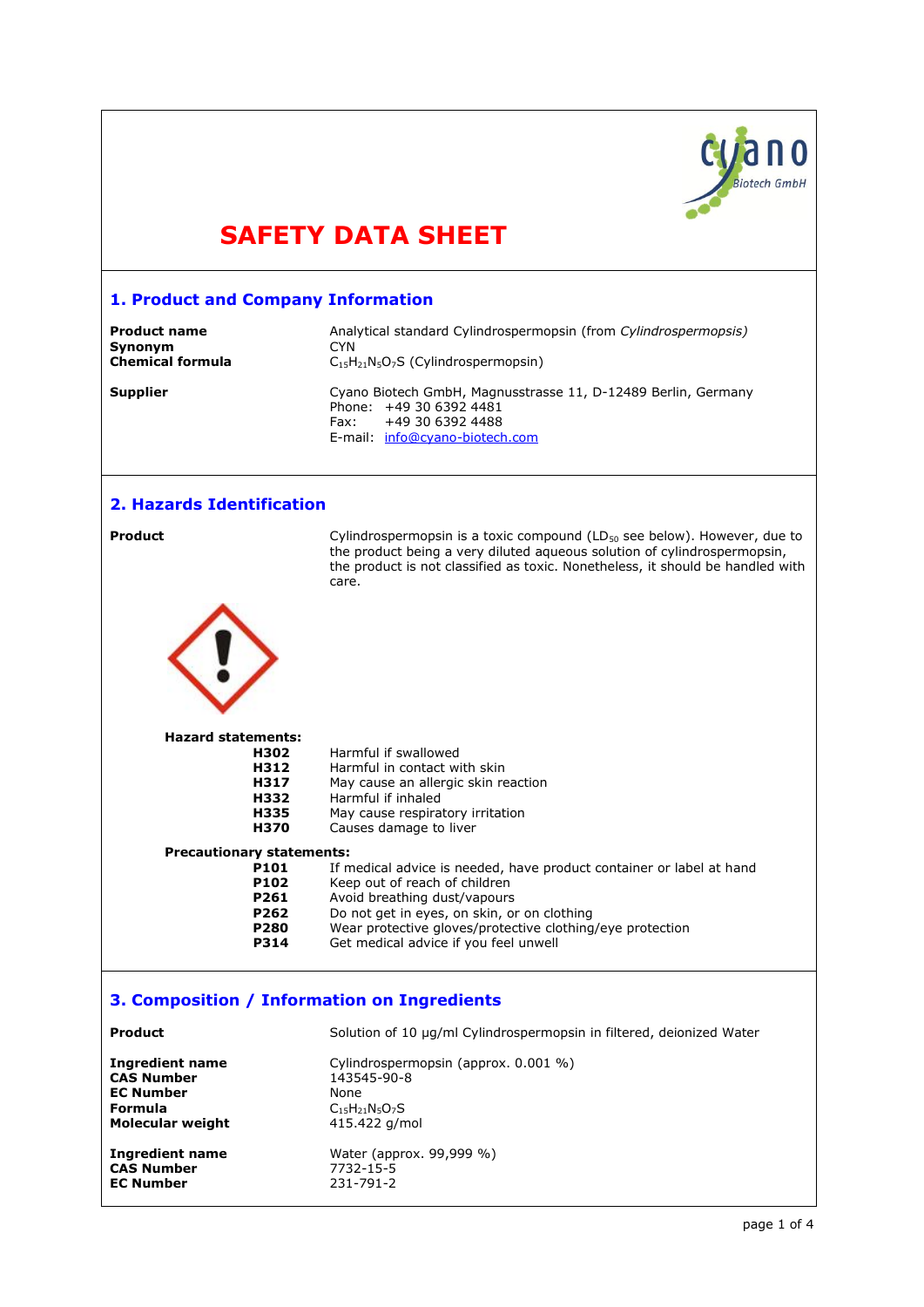| <b>4. First Aid Measures</b>                      |                                                                                                                                                                                                                                                                                                                                                                                                                                                                             |
|---------------------------------------------------|-----------------------------------------------------------------------------------------------------------------------------------------------------------------------------------------------------------------------------------------------------------------------------------------------------------------------------------------------------------------------------------------------------------------------------------------------------------------------------|
| <b>General advice</b>                             | Consult a physician. Show this safety data sheet to the doctor in                                                                                                                                                                                                                                                                                                                                                                                                           |
| <b>Inhalation</b>                                 | attendance.<br>If inhaled, move person into fresh air. If breathing is difficult, give oxygen<br>and call a physician.                                                                                                                                                                                                                                                                                                                                                      |
| <b>Ingestion</b>                                  | Rinse mouth with water. Do not induce vomiting unless directed to do so by                                                                                                                                                                                                                                                                                                                                                                                                  |
|                                                   | medical personnel. Never give anything by mouth to an unconscious<br>person. Call for medical help immediately.                                                                                                                                                                                                                                                                                                                                                             |
| <b>Skin Contact</b>                               | In case of skin contact, immediately wash skin with water and soap for 15<br>minutes and rinse thoroughly while removing contaminated clothing and                                                                                                                                                                                                                                                                                                                          |
| <b>Eye Contact</b>                                | shoes. Cover the irritated skin with an emollient. Wash clothing before<br>reuse. Thoroughly clean shoes before reuse. Get medical attention.<br>In case of contact, immediately rinse opened eye under running water for<br>15 minutes. Check for and remove any contact lenses. If symptoms persist,<br>get medical attention.                                                                                                                                            |
| <b>5. Fire-Fighting Measures</b>                  |                                                                                                                                                                                                                                                                                                                                                                                                                                                                             |
| <b>Extinguishing media</b>                        | Suitable: Carbon dioxide, dry chemicals, powder or water spray. Fight<br>larger fires with water spray or foam.                                                                                                                                                                                                                                                                                                                                                             |
| <b>Special risks</b>                              | Specific Hazard(s): No further relevant information available.<br>Explosion Data: Not applicable.                                                                                                                                                                                                                                                                                                                                                                           |
| Special protective equipment<br>for fire fighters | In case of fire, watch out for the formation of toxic smoke and gases.<br>Wear self-contained breathing apparatus and protective clothing if<br>necessary to prevent contact with skin and eyes.                                                                                                                                                                                                                                                                            |
| <b>6. Accidental Release Measures</b>             |                                                                                                                                                                                                                                                                                                                                                                                                                                                                             |
| <b>Personal precautions</b>                       | Evacuate area. Wear suitable protection clothes and chemical safety<br>goggles. Avoid breathing mist.                                                                                                                                                                                                                                                                                                                                                                       |
| <b>Environmental precautions</b>                  | Prevent further leakage or spillage if safe to do so. Do not let product enter<br>drains.                                                                                                                                                                                                                                                                                                                                                                                   |
| <b>Methods for cleaning up</b>                    | Contain spillage, and then collect with non-combustible absorbent material,<br>(e.g. sand, earth, diatomaceous earth, vermiculite). Place in covered<br>containers. Wash spill site after material pickup is complete.                                                                                                                                                                                                                                                      |
| <b>7. Handling and Storage</b>                    |                                                                                                                                                                                                                                                                                                                                                                                                                                                                             |
| <b>Precautions for safe handling</b>              | Thorough dedusting. Open and handle receptacle with care.<br>Do not breathe mist. Avoid contact with eyes, skin, and clothing. Avoid<br>prolonged or repeated exposure. Do not use if skin is cut or scratched.<br>Wash thoroughly after handling.                                                                                                                                                                                                                          |
| <b>Storage</b>                                    | Store in cool place not above -20 $\degree$ C (-4 $\degree$ F). Keep container tightly sealed in<br>a dry place.                                                                                                                                                                                                                                                                                                                                                            |
| 8. Exposure Controls/Personal Protection          |                                                                                                                                                                                                                                                                                                                                                                                                                                                                             |
| Skin and body protection                          | Choose body protection according to the amount and concentration of the<br>dangerous substance at the work place. Use protective coat or clothing.                                                                                                                                                                                                                                                                                                                          |
| <b>Hand protection</b>                            | Handle with protective gloves. The glove material has to be impermeable<br>and resistant to the product. Due to missing tests no recommendation to<br>the glove material can be given for the product. Selection of the glove<br>material on consideration of the penetration times, rates of diffusion and<br>the degradation. The selected protective gloves have to satisfy the<br>specifications of EU Directive 89/686/EEC and the standard EN 374 derived<br>from it. |
| <b>Eye protection</b>                             | Use tightly sealed chemical safety goggles.                                                                                                                                                                                                                                                                                                                                                                                                                                 |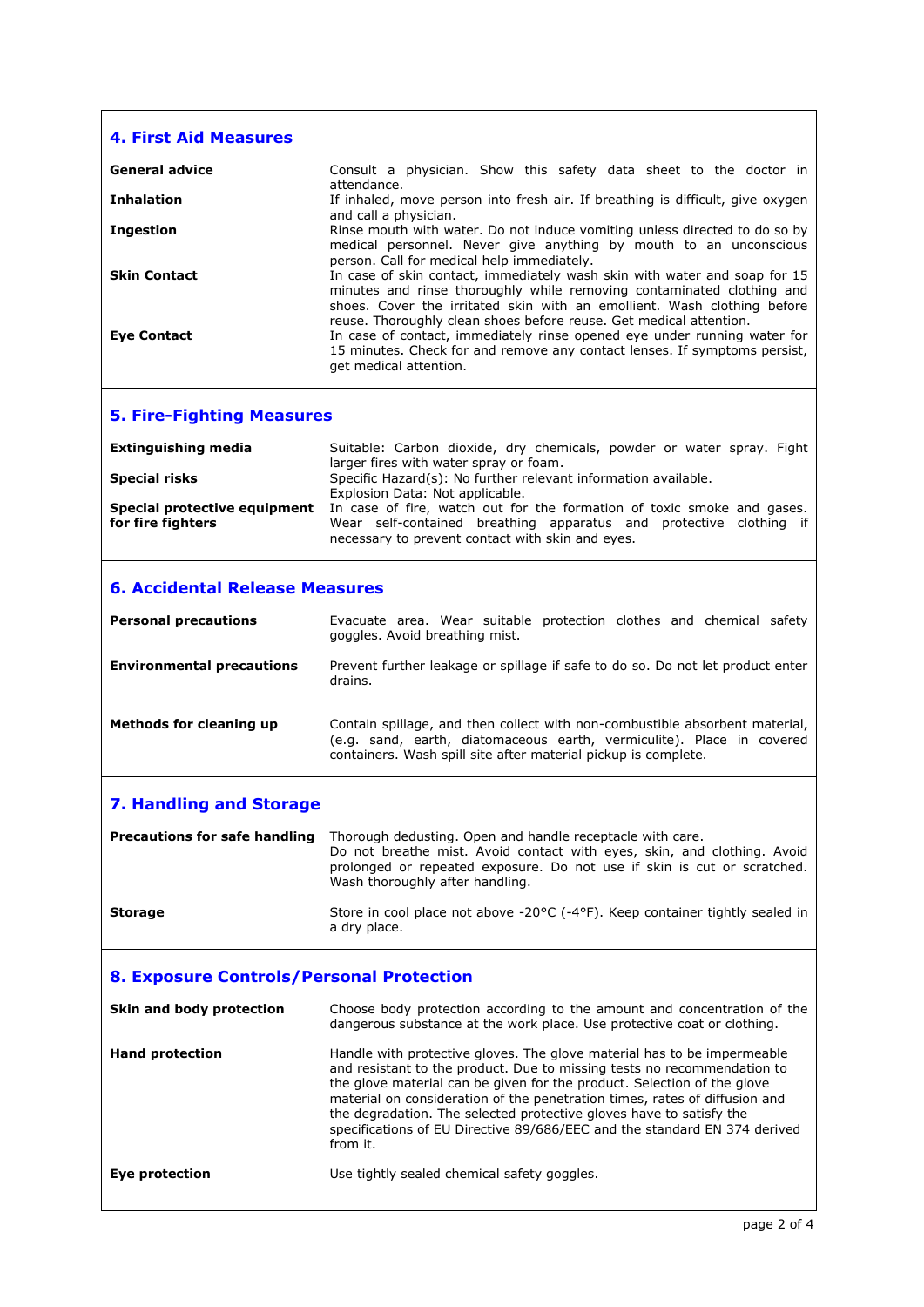# **9. Physical and Chemical Properties**

| <b>Physical state</b>         | liquid at room temperature              |
|-------------------------------|-----------------------------------------|
| Color                         | clear, colorless liquid with no odor    |
| рH                            |                                         |
| <b>Melting point</b>          | 0 °C                                    |
| <b>Boiling point</b>          | 100 °C                                  |
| <b>Flash point</b>            | not applicable                          |
| <b>Ignition temperature</b>   | not applicable                          |
| <b>Lower explosion limit</b>  | not determined                          |
| <b>Upper explosion limit</b>  | not determined                          |
| <b>Vapour pressure</b>        | not determined                          |
| <b>Density</b>                | not determined                          |
| <b>Water solubility</b>       | miscible with water, methanol, and DMSO |
| <b>Partition coefficient:</b> | not applicable                          |
|                               |                                         |

# **10. Stability and Reactivity**

| <b>Stability</b>                                  | Stable for two years under recommended storage conditions.      |
|---------------------------------------------------|-----------------------------------------------------------------|
| <b>Materials to avoid</b>                         | Strong oxidizing agents. Cylindrospermopsin is light sensitive. |
| <b>Hazardous Decomposition</b><br><b>Products</b> | No hazardous decomposition products are known.                  |
| <b>Hazardous Polymerization</b>                   | Will not occur.                                                 |

# **11. Toxicological Information**

The health hazards given for cylindrospermopsin in this data sheet apply to concentrated solutions. The hazards of dilute solutions may be reduced. The degree of hazard for reduced concentrations is currently not available in the literature.

| <b>Acute toxicity</b>              | (pure cylindrospermopsin)<br>$LD_{50}$ Intraperitoneal - mouse: 2.1 mg/kg<br>$LD_{50}$ Oral - mouse: 4.4-6.9 mg/kg                                                                                                                                                                                                                                            |
|------------------------------------|---------------------------------------------------------------------------------------------------------------------------------------------------------------------------------------------------------------------------------------------------------------------------------------------------------------------------------------------------------------|
| <b>Primary irritant effect</b>     | On the skin: Irritant to skin and mucous membranes<br>On the eye: Irritating effect<br>Sensitization: Sensitization possible through skin contact<br>Additional toxicological information: Danger through skin adsorption<br>Sensitization May cause sensitization by skin contact                                                                            |
| <b>Chronic exposure</b>            | Repeated exposure to a highly toxic material may produce general<br>deterioration of health by an accumulation in one or myna human organs.                                                                                                                                                                                                                   |
| <b>Route of exposure</b>           | Skin Contact: May cause skin irritation. Skin Absorption: May be harmful if<br>absorbed through the skin. Eye Contact: May cause eye irritation.<br>Inhalation: May be harmful if inhaled. Material may be irritating to mucous<br>membranes and upper respiratory tract.<br>Ingestion: May be harmful if swallowed.                                          |
| <b>Target organ information</b>    | Liver                                                                                                                                                                                                                                                                                                                                                         |
|                                    |                                                                                                                                                                                                                                                                                                                                                               |
| <b>12. Ecological Information</b>  |                                                                                                                                                                                                                                                                                                                                                               |
| <b>Ecotoxicological effects</b>    | No further relevant information available                                                                                                                                                                                                                                                                                                                     |
| <b>13. Disposal Considerations</b> |                                                                                                                                                                                                                                                                                                                                                               |
| Waste treatment methods            | Recommendation: Must not be disposed together with household garbage.<br>Do not allow product to reach sewage system. Contact a licensed<br>professional waste disposal service to dispose of this material. Burn in a<br>chemical incinerator equipped with an afterburner and scrubber. Observe all<br>federal, state, and local environmental regulations. |